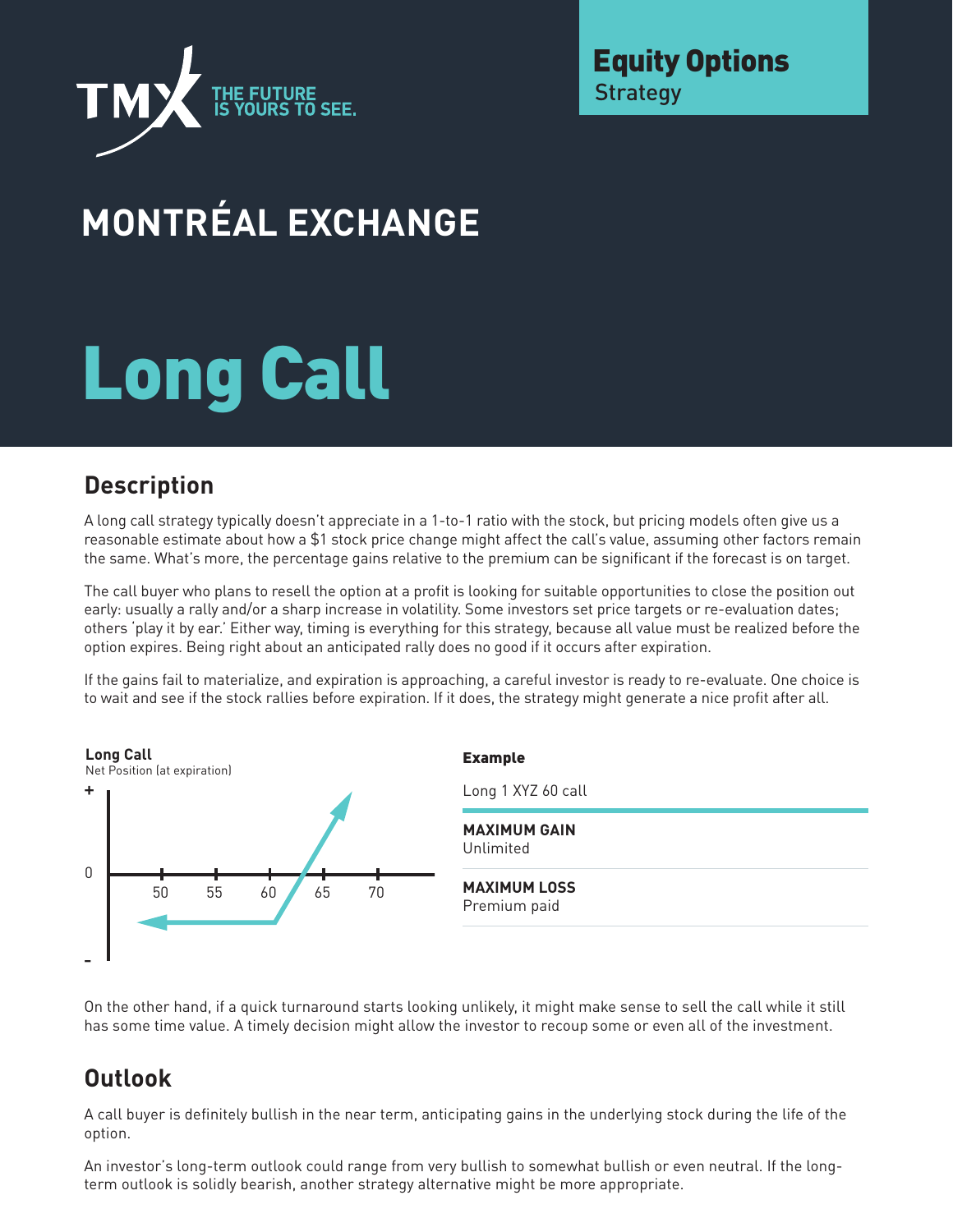#### **Summary**

This strategy consists of buying a call option. Buying a call is for investors who want a chance to participate in the underlying stock's expected appreciation during the term of the option. If things go as planned, the investor will be able to sell the call at a profit at some point before expiration.

#### **Motivation**

The investor buys calls as a way to profit from growth in the underlying stock's price, without the risk and upfront capital outlay of outright stock ownership. The smaller initial outlay also gives the buyer a chance to achieve greater percentage gains (i.e., greater leverage).

#### **Variations**

This discussion targets the long call investor who buys the call option primarily with the idea of reselling it later at a profit.

If acquiring the underlying stock is a key motive, see cash-backed call, a variation of the long call strategy. In that case, the investor buys the call but also sets aside enough capital to buy the stock. Then the call acts as a sort of 'rain check': a limited-time guarantee on the stock price for investors who intend to buy the stock, but hesitate to do so right away. This approach is especially relevant if a substantial near-term price move is expected.

#### **Max Loss**

The maximum loss is limited and occurs if the investor still holds the call at expiration and the stock is below the strike price. The option would expire worthless, and the loss would be the price paid for the call option.

#### **Max Gain**

The profit potential is theoretically unlimited. The best that can happen is for the stock price to rise to infinity. In that case, the investor could either sell the option at a virtually infinite profit, or exercise it and purchase stock at the strike price and sell it for 'infinity'.

### **Profit/Loss**

The potential profit is unlimited, while the potential losses are limited to the premium paid for the call.

Although a call option is unlikely to appreciate a full dollar for every dollar that the stock rises during most of the option's life, there is in theory no limit to how high either could go. Considering the limited size of the investment (i.e., premium), the potential percentage gains can be substantial. The caveat is that all gains must be realized by the time the call expires. Generally speaking, the earlier and sharper the increase in the stock's value, the better for the long call strategy.

All other things being equal, an option typically loses time value premium with every passing day, and the rate of time value erosion tends to accelerate. That means the long call holder may not be able to re-sell the call at a profit, unless at least one major pricing factor changes favorably. The most obvious is an increase in the underlying stock's price. A rise in implied volatility could also help significantly by boosting the call's time value.

An option holder cannot lose more than the initial price paid for the option.

#### **Breakeven**

At expiration, the strategy breaks even if the stock price is equal to the strike price plus the initial cost of the call option. Any stock price above that point produces a net profit. In other words:

#### Breakeven = strike + premium